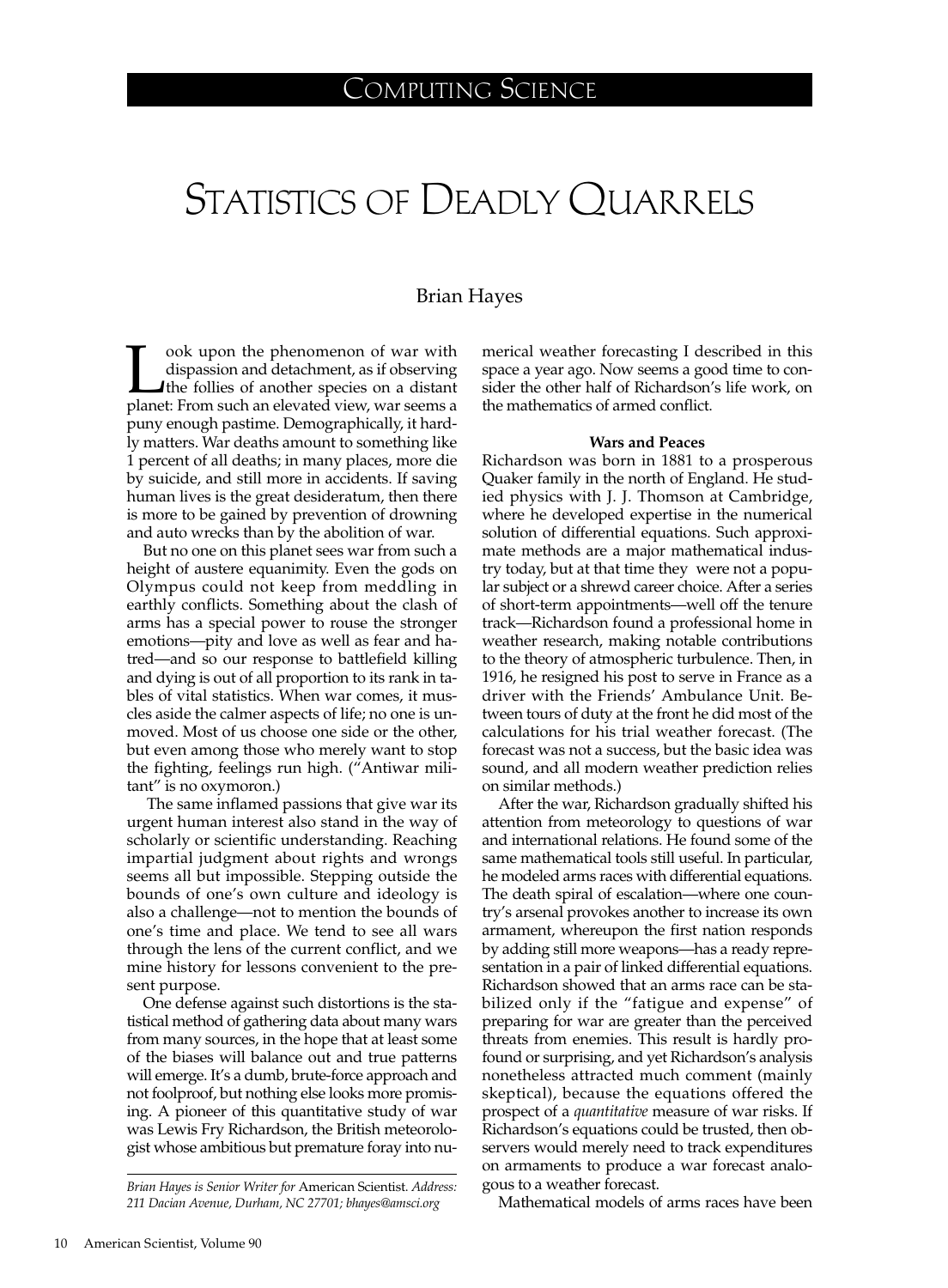

**Figure 1. The Great War in La Plata (1865–1870), also known as the War of the Triple Alliance, is ranked among the worst calamities of modern history, yet it is little known outside the countries where it was fought: Paraguay, Uruguay, Argentina and Brazil. The war reached magnitude 6, meaning that about 106 combatants died. Shown here is a detail of "After the Battle of Curupaytí," by the Argentinian artist Cándido López, who lost his right hand at Curupaytí and therefore learned to paint with his left. The painting is held by the Museo Nacional de Bellas Artes in Buenos Aires.**

further refined since Richardson's era, and they had a place in policy deliberations during the "mutually assured destruction" phase of the Cold War. But Richardson's own investigations turned in a somewhat different direction. A focus on armaments presupposes that the accumulation of weaponry is a major cause of war, or at least has a strong correlation with it. Other theories of the origin of war would emphasize different factors the economic status of nations, say, or differences of culture and language, or the effectiveness of diplomacy and mediation. There is no shortage of such theories; the problem is choosing among them. Richardson argued that theories of war could and should be evaluated on a scientific basis, by testing them against data on actual wars. So he set out to collect such data.

Others had the same idea at roughly the same time. The Russian-born sociologist Pitirim A. Sorokin published a long list of wars in 1937, and Quincy Wright of the University of Chicago issued another compilation in 1942. Richardson began his own collection in about 1940 and continued work on it until his death in 1953. Of the three contemporaneous lists, Richardson's covers the narrowest interval of time but seems to be best adapted to the needs of statistical analysis.

Richardson published some of his writings on war in journal articles and pamphlets, but his ideas became widely known only after two posthumous volumes appeared in 1960. The work on arms races is collected in *Arms and Insecurity*; the statistical studies are in *Statistics of Deadly Quarrels*. In addition, a two-volume *Collected Papers* was published in 1993. Most of what follows in this article comes from *Statistics of Deadly Quarrels*. I have also leaned heavily on a 1980 study by David Wilkinson of the University of California, Los Angeles, which presents Richardson's data in a rationalized and more readable format.

# **"Thinginess Fails"**

The catalogue of conflicts in *Statistics of Deadly Quarrels* covers the period from about 1820 until 1950. Richardson's aim was to count all deaths during this interval caused by a deliberate act of another person. Thus he includes individual murders and other lesser episodes of violence in addition to warfare, but he excludes accidents and negligence and natural disasters. He also decided not to count deaths from famine and disease associated with war, on the grounds that multiple causes are too hard to disentangle. (Did World War I "cause" the influenza epidemic of 1918–1919?)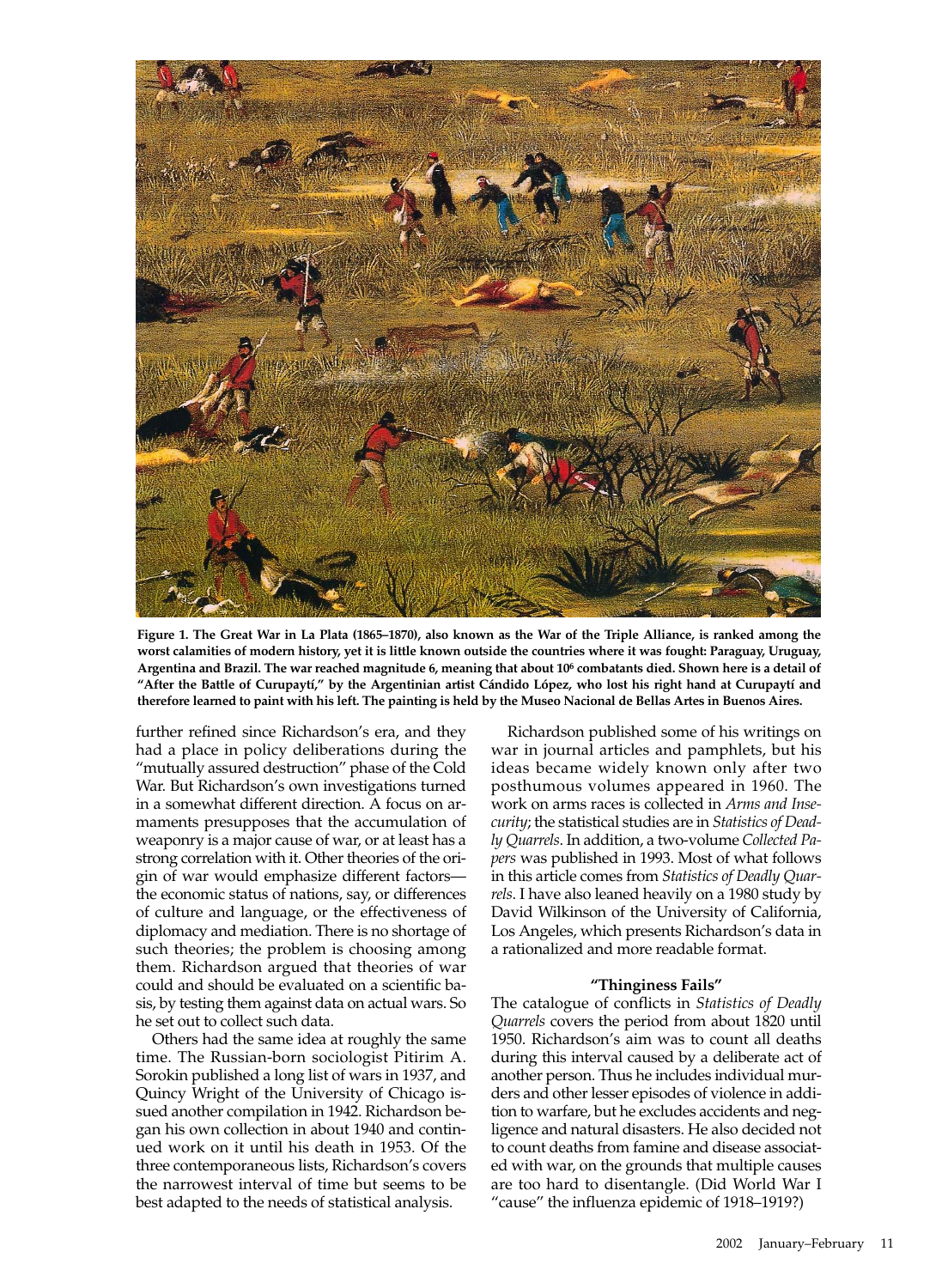The decision to lump together murder and war was meant to be provocative. To those who hold that "murder is an abominable selfish crime, but war is a heroic and patriotic adventure," Richardson replies: "One can find cases of homicide which one large group of people condemned as murder, while another large group condoned or praised them as legitimate war. Such things went on in Ireland in 1921 and are going on now in Palestine." (It's depressing that his examples, 50 years later, remain so apt.) But if Richardson dismissed moral distinctions between various kinds of killing, he acknowledged methodological difficulties. Wars are the province of historians, whereas murders belong to criminologists; statistics from the two groups are hard to reconcile. And the range of deadly quarrels lying between murder and war is even more problematic. Riots, raids and insurrections have been too small and too frequent to attract the notice of historians, but they are too political for criminologists.

For larger wars, Richardson compiled his list by reading histories, starting with the *Encyclopaedia Britannica* and going on to more diverse and



**Figure 2. Magnitude of a war, as defined by Lewis Fry Richardson, is the base-10 logarithm of the number of deaths. Blue bars indicate the number of wars in each magnitude range; orange bars are the total deaths from wars of that magnitude. Two magnitude-7 wars account for 60 percent of all deaths.**



**Figure 3. Frequency of outbreaks of war (***blue bars***) is very closely modeled by the Poisson distribution (***orange line***), suggesting that the onset of war is an essentially random process.**

specialized sources. Murder data came from national crime reports. To fill in the gap between wars and murders he tried interpolating and extrapolating and other means of estimating, but he acknowledged that his results in this area were weak and incomplete. He mixed together civil and international wars in a single list, arguing that the distinction is often unclear.

An interesting lesson of Richardson's exercise is just how difficult it can be to extract consistent and reliable quantitative information from the historical record. It seems easier to count inaccessible galaxies or invisible neutrinos than to count wars that swept through whole nations just a century ago. Of course some aspects of military history are always contentious; you can't expect all historians to agree on who started a war, or who won it. But it turns out that even more basic facts—Who were the combatants? When did the fighting begin and end? How many died?—can be remarkably hard to pin down. Lots of wars merge and split, or have no clear beginning or end. As Richardson remarks, "Thinginess fails."

In organizing his data, Richardson borrowed a crucial idea from astronomy: He classified wars and other quarrels according to their *magnitude*, the base-10 logarithm of the total number of deaths. Thus a terror campaign that kills 100 has a magnitude of 2, and a war with a million casualties is a magnitude-6 conflict. A murder with a single victim is magnitude 0 (since  $10^0 = 1$ ). The logarithmic scale was chosen in large part to cope with shortcomings of available data; although casualty totals are seldom known precisely, it is usually possible to estimate the logarithm within  $\pm 0.5$ . (A war of magnitude 6  $\pm 0.5$  could have anywhere from 316,228 to 3,162,278 deaths.) But the use of logarithmic magnitudes has a psychological benefit as well: One to survey the entire spectrum of human violence on a single scale.

#### **Random Violence**

Richardson's war list (as refined by Wilkinson) includes 315 conflicts of magnitude 2.5 or greater (or in other words with at least about 300 deaths). It's no surprise that the two World Wars of the 20th century are at the top of this list; they are the only magnitude-7 conflicts in human history. What *is* surprising is the extent to which the World Wars dominate the overall death toll. Together they account for some 36 million deaths, which is about 60 percent of all the quarrel deaths in the 130-year period. The next largest category is at the other end of the spectrum: The magnitude-0 events (quarrels in which one to three people died) were responsible for 9.7 million deaths. Thus the remainder of the 315 recorded wars, along with all the thousands of quarrels of intermediate size, produced less than a fourth of all the deaths.

The list of magnitude-6 wars also yields surprises, although of a different kind. Richardson identified seven of these conflicts, the smallest causing half a million deaths and the largest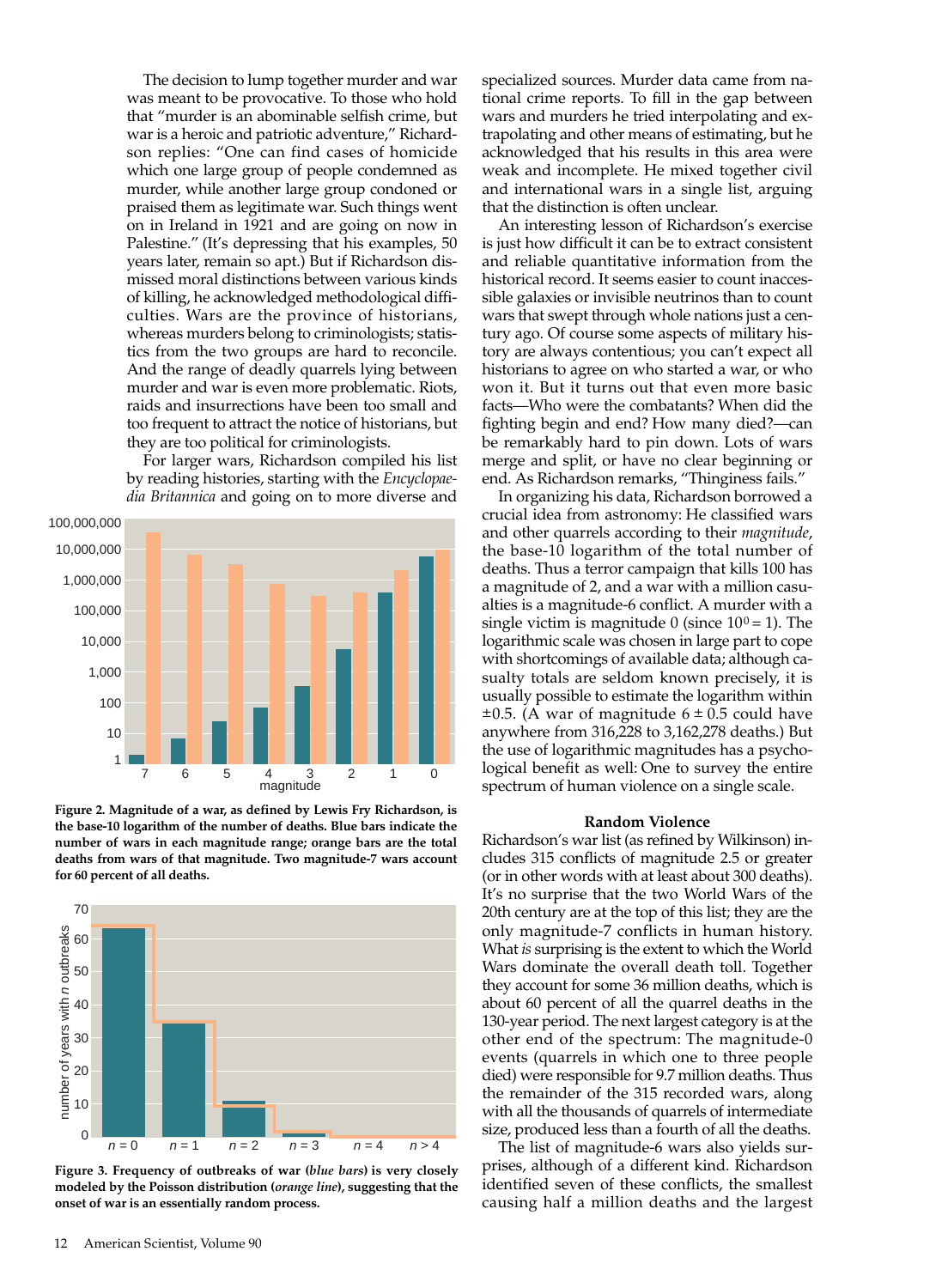about 2 million. Clearly these are major upheavals in world history; you might think that every educated person could name most of them. Try it before you read on. The seven megadeath conflicts listed by Richardson are, in chronological order, and using the names he adopted: the Taiping Rebellion (1851–1864), the North American Civil War (1861–1865), the Great War in La Plata (1865–1870), the sequel to the Bolshevik Revolution (1918–1920), the first Chinese-Communist War (1927–1936), the Spanish Civil War (1936–1939) and the communal riots in the Indian Peninsula (1946–1948).

Looking at the list of 315 wars as a time series, Richardson asked what patterns or regularities could be discerned. Is war becoming more frequent, or less? Is the typical magnitude increasing? Are there any periodicities in the record, or other tendencies for the events to form clusters?

A null hypothesis useful in addressing these questions suggests that wars are independent, random events, and on any given day there is always the same probability that war will break out. This hypothesis implies that the average number of new wars per year ought to obey a Poisson distribution, which describes how events tend to arrange themselves when each occurrence of an event is unlikely but there are many opportunities for an event to occur. The Poisson distribution is the law suitable for tabulating radioactive decays, cancer clusters, tornado touchdowns, Web-server hits and, in a famous early example, deaths of cavalrymen by horse kicks. As applied to the statistics of deadly quarrels, the Poisson law says that if *p* is the probability of a war starting in the course of a year, then the probability of seeing *n* wars begin in any one year is *e*–*<sup>p</sup> pn*/*n*!. Plugging some numbers into the formula shows that when *p* is small, years with no onsets of war are the most likely, followed by years in which a single war begins; as *n* grows, the likelihood of seeing a year with *n* wars declines steeply.

Figure 3 compares the Poisson distribution with Richardson's data for a group of magnitude 4 wars. The match is very close. Richardson performed a similar analysis of the dates on which wars ended—the "outbreaks of peace"—with the same result. He checked the wars on Quincy Wright's list in the same way and again found good agreement. Thus the data offer no reason to believe that wars are anything other than randomly distributed accidents.

Richardson also examined his data set for evidence of long-term trends in the incidence of war. Although certain patterns catch the eye when the data are plotted chronologically, Richardson concluded that the trends are not clear enough to rule out random fluctuations. "The collection as a whole does not indicate any trend towards more, nor towards fewer, fatal quarrels." He did find some slight hint of "contagion": The presence of an ongoing war may to some extent increase the probability of a new war starting.



**Figure 4. Distribution of wars in time reveals no clear pattern in Richardson's catalogue of 315 conflicts. Although the eye may detect an apparent increase in high-magnitude wars, Richardson's statistical tests failed to confirm this trend.**

## **Love Thy Neighbor**

If the temporal dimension fails to explain much about war, what about spatial relations? Are nearby countries less likely than average to wind up fighting one another, or more likely? Either hypothesis seems defensible. Close neighbors often have interests in common and so might be expected to become allies rather than enemies. On the other hand, neighbors could also be rivals contending for a share of the same resources—or maybe the people next door are just plain annoying. The existence of civil wars argues that living together is no guarantee of amity. (And at the low end of the magnitude scale, murder is known to run in families.)

Richardson's approach to these questions had a topological flavor. Instead of measuring the distance between countries, he merely asked whether or not they share a boundary. Then, in later studies, he refined this notion by trying to measure the length of the common boundary—which led to a fascinating digression. Working with maps at various scales, Richardson paced off the lengths of boundaries and coastlines with dividers, and realized that the result depends on the setting of the dividers, or in other words on the unit of measurement. A coastline that measures 100 steps of 10 millimeters each will not necessarily measure 1,000 steps of 1 millimeter each; it is likely to be more, because the smaller units more closely follow the zig-zig path of the coast. This result appeared in a somewhat out-of-the-way publication; when Benoit Mandelbrot came across it by chance, Richardson's observation became one of the ideas that inspired Mandelbrot's theory of fractals.

During the period covered by Richardson's study there were about 60 stable nations and empires (the empires being counted for this purpose as single entities). The mean number of neighbors for these states was about six (and Richardson offered an elegant geometric argument, based on Euler's relation among the vertices, edges and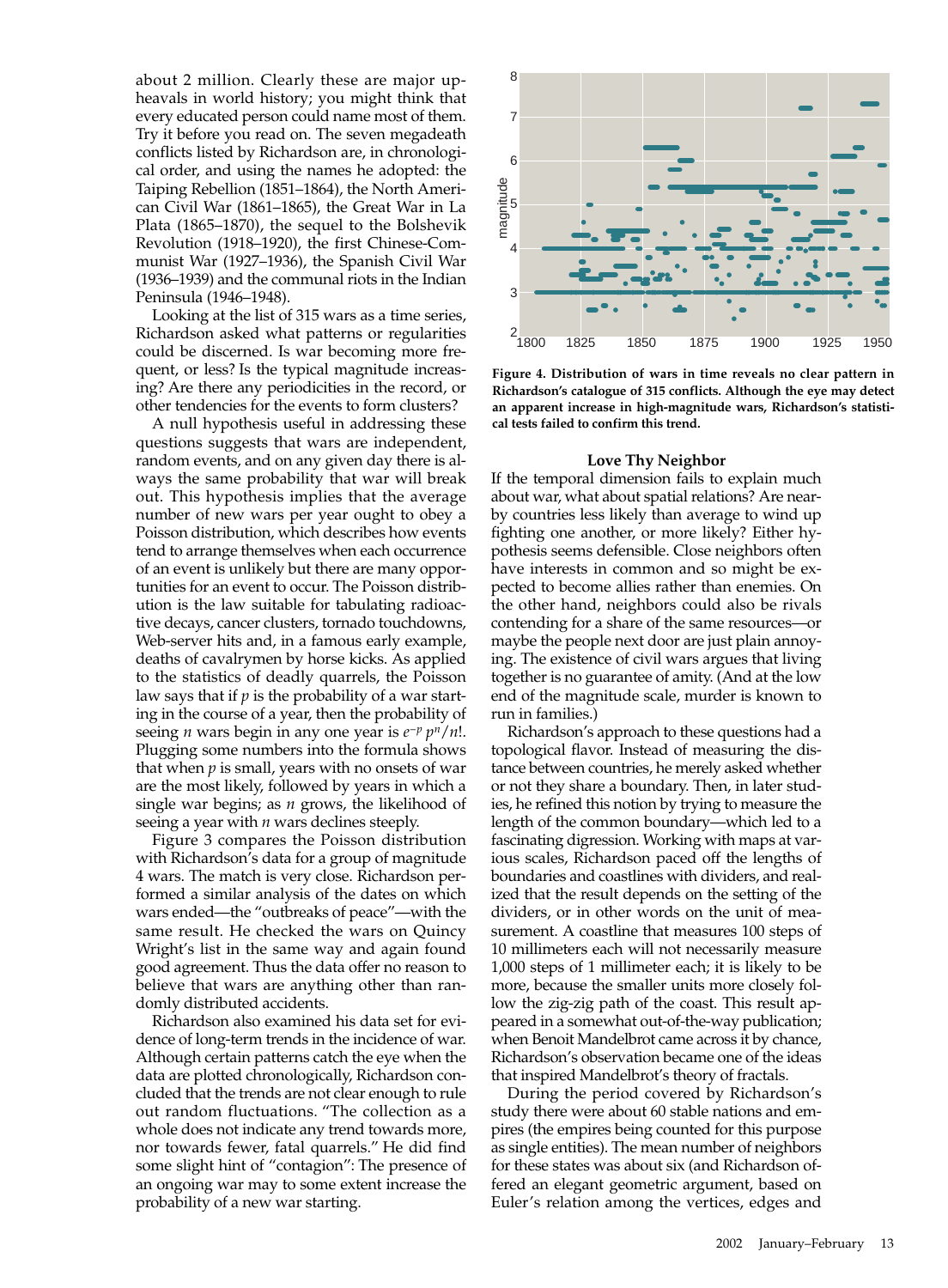

**Figure 5. Web of wars is constructed from Richardson's data for international conflicts of magnitude greater than 3.5. Two nations are connected by a line if they had actual hostilities (not just a formal declaration). The color and thickness of the line indicate the magnitude of the overall war, not the specific conflict between the two nations. Civil wars are omitted, and the diagram ignores many changes in national status (such as the assembly and disassembly of Yugoslavia). The two-letter codes for country names are those used for Internet domains.** 

faces of a polyhedron, that the number *must* be approximately six, for any plausible arrangement of nations). Hence if warring nations were to choose their foes entirely at random, there would be about a 10 percent chance that any pair of belligerents would turn out to be neighbors. The actual proportion of warring neighbors is far higher. Of 94 international wars with just two participants, Richardson found only 12 cases in which the two combatants had no shared boundary, suggesting that war is mostly a neighborhood affair.

But extending this conclusion to larger and wider wars proved difficult, mainly because the "great powers" are effectively everyone's neighbor. Richardson was best able to fit the data with a rather complex model assigning different probabilities to conflicts between two great powers, between a great power a smaller state and between two lesser nations. But rigging up a model with three parameters for such a small data set is not very satisfying. Furthermore, Richardson concluded that "chaos" was still the predominant factor in explaining the world's larger wars: The same element of randomness seen in the time-series analysis is at work here, though "restricted by geography and modified by infectiousness."

What about other causative factors—social, economic, cultural? While compiling his war list, Richardson noted the various items that historians mentioned as possible irritants or pacifying influences, then he looked for correlations between these factors and belligerence. The results were almost uniformly disappointing. Richardson's own suppositions about the importance of arms races were not confirmed; he found evidence of a preparatory arms race in only 13 out of 315 cases. Richardson was also a proponent of Esperanto, but his hope that a common language would reduce the chance of conflict failed to find support in the data. Economic indicators were equally unhelpful: The statistics ratify neither the idea that war is mainly a struggle between the rich and the poor nor the view that commerce between nations creates bonds that prevent war.

The one social factor that does have some detectable correlation with war is religion. In the Richardson data set, nations that differ in religion are more likely to fight than those that share the same religion. Moreover, some sects seem generally to be more bellicose (Christian nations participated in a disproportionate number of conflicts). But these effects are not large.